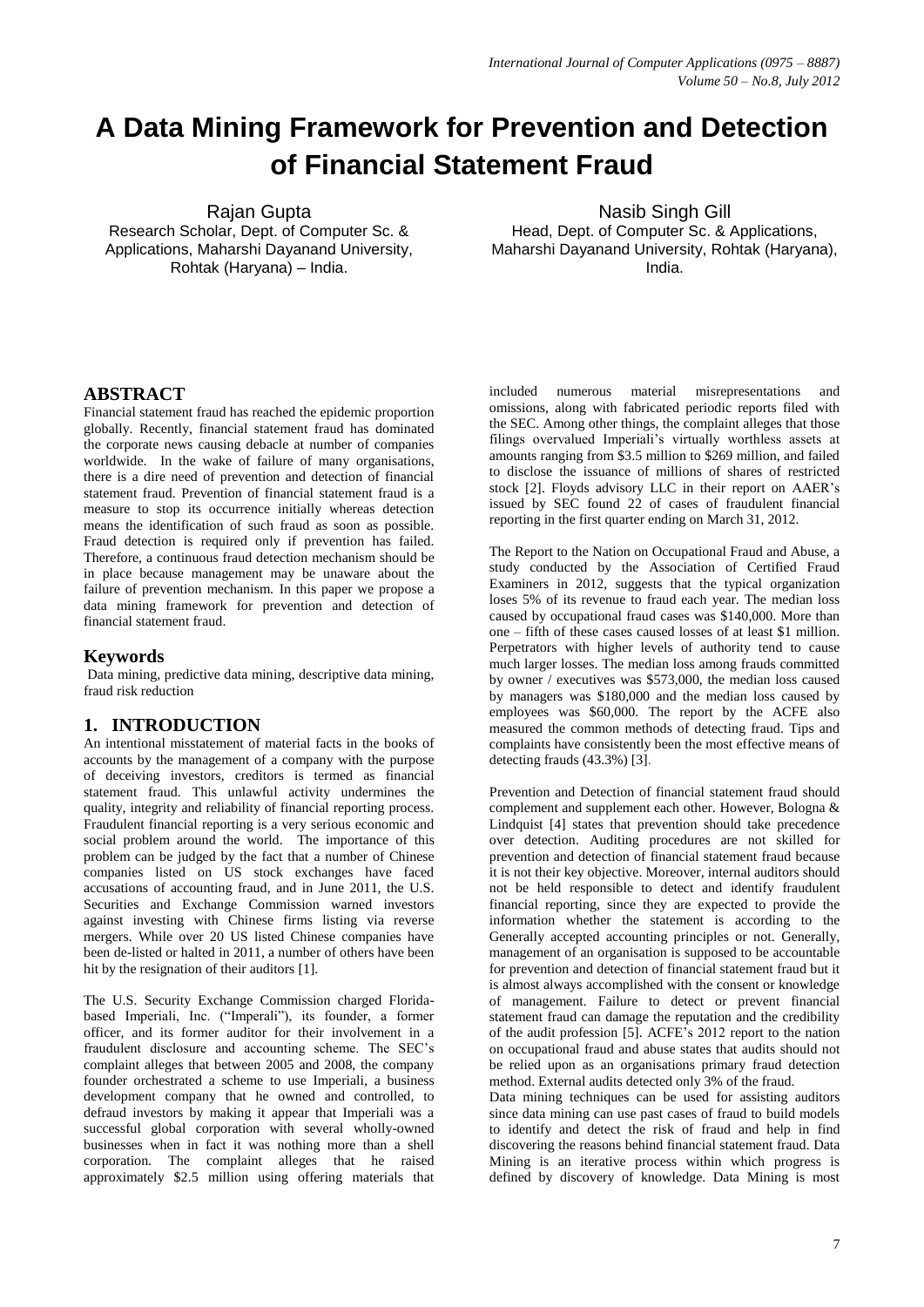useful in an exploratory analysis scenario in which there are no predetermined notions about what will constitute an "interesting" outcome [6].

In this paper, we propose a data mining framework for prevention and detection of financial statement fraud. This paper is organised as follows. Section 2 reveals the related work done in the field of fraud risk reduction i.e. prevention and detection of financial statement fraud. Section 3 discuss about the indicators of fraud and anti fraud environment that an organisation must maintain in order to discourage the practice of financial statement fraud. Section 4 proposes a data mining framework for fraud risk reduction followed by conclusion (Section 5).

#### **2. RELATED WORK**

The nature and threat of financial statement fraud is truly global. The cost of financial statement fraud is very high and it cause acute damage to the reputation of the organisation concerned. In order to detect and prevent fraudulent financial reporting, a number of statistical, artificial intelligence, machine learning and data mining techniques had been used by number of researchers. For instance, Beasley [7] used Logit regression to test the prediction that the inclusion of larger proportions of outside members on the board of directors significantly reduces the likelihood of financial statement fraud with a sample of 150 American firms. They found that non-fraud firms have boards with significantly higher percentages of outside members than fraud firms. Green and Choi [8] presented a neural network fraud classification model employing endogenous financial data. A classification model created from the learned behaviour pattern is then applied to a test sample. Fanning and Cogger [9] also used an artificial neural network to predict management fraud. Using publicly available predictors of fraudulent financial statements, they found a model of eight variables with a high probability of detection. Kirkos [10], carry out an in-depth examination of publicly available data from the financial statements of various firms in order to detect FFS by using Data Mining classification methods. In this study, three Data Mining techniques namely Decision Trees, Neural Networks and Bayesian Belief Networks are tested for their applicability in management fraud detection. Spathis et al [11] compared multi-criteria decision aids with statistical techniques such as logit and discriminant analysis in detecting fraudulent financial statements. Cecchini et al [12] developed a novel financial kernel using support vector machines for detection of management fraud. An innovative fraud detection mechanism is developed by Huang et al. [13] on the basis of Zipf"s Law. This technique reduces the burden of auditors in reviewing the overwhelming volumes of datasets and assists them in identification of any potential fraud records. Hoogs et al [14] presents a genetic algorithm approach to detecting financial statement fraud. Cerullo and Cerullo [15] explained the nature of fraud and financial statement fraud along with the characteristics of NN and their applications. They illustrated how NN packages could be utilized by various firms to predict the occurrence of fraud. Koskivaara [16] proposed NN based support systems as a possible tool for use in auditing. He demonstrated that the main application areas of NN were detection of material errors, and management fraud. Busta and Weinberg [17] used NN to distinguish between "normal" and "manipulated" financial data. They examined the digit distribution of the numbers in the underlying financial information. Koh and Low [18] construct a decision tree to predict the hidden problems in financial statements by examining the following six variables: quick assets to current liabilities, market value of equity to total assets, total liabilities to total assets, interest

payments to earnings before interest and tax, net income to total assets, and retained earnings to total assets. Belinna et al [19] examine the effectiveness of CART on identification and detection of financial statement fraud. They concluded by saying that CART is a very effective technique in distinguishing fraudulent financial statement from non fraudulent. Juszczak et al. [20] apply many different classification techniques in a supervised two-class setting and a semi-supervised one-class setting in order to compare the performances of these techniques and settings. Further, Deshmukh and Talluru [21] demonstrated the construction of a rule-based fuzzy reasoning system to assess the risk of management fraud and proposed an early warning system by finding out 15 rules related to the probability of management fraud. Zhou & Kapoor [22] examine the effectiveness and limitations of data mining techniques such as regression, decision trees, neural network and Bayesian networks. They explore a self – adaptive framework based on a response surface model with domain knowledge to detect financial statement fraud. Ravisankar et al [23] uses data mining techniques such as Multilayer Feed Forward Neural Network (MLFF), Support Vector Machines (SVM), Genetic Programming (GP), Group Method of Data Handling (GMDH), Logistic Regression (LR), and Probabilistic Neural Network (PNN) to identify companies that resort to financial statement fraud. They found that PNN outperformed all the techniques without feature selection, and GP and PNN outperformed others with feature selection and with marginally equal accuracies. Recently, Johan Perols [24] compares the performance of six popular statistical and machine learning models in detecting financial statement fraud. The results show, somewhat surprisingly, that logistic regression and support vector machines perform well relative to an artificial neural network in detection and identification of financial statement fraud.

Several researchers had proposed frameworks for detection and prevention of financial statement fraud. For instance, Jans et al [25] present a framework for internal fraud risk reduction. Ngai et al [26] suggested a classification framework for financial fraud detection which consists of two layers. The first comprising the six data mining application classes of classification, clustering, prediction, outlier detection, regression, and visualization supported by second layer which consists of a set of algorithmic approaches to extract the relevant relationships in the data. Recently, Sharma & Panigrahi [27] propose a data mining framework for detection of financial fraud.

The review of the academic research till date revels that most of the research has been done in the field of identification and detection of financial statement fraud. Data mining has been used extensively for classifying organisations in to fraud or non – fraud. In this study, we proposes a data mining framework which suggests the use of predictive data mining techniques for identification and detection of financial statement fraud and implementation of descriptive data mining for preventing fraudulent financial reporting.

## **3. PREVENTION OF FINANCIAL STATEMENT FRAUD**

Financial statement fraud may be defined as a deliberate act of misstating the material facts in the accounting books designed by the management with an aim of injuring capital market participants in terms of financial loss. Management should continually evaluate its anti fraud programs and indicators of fraud for successful fraud prevention. Indicators of fraud are the clues that may warrant further review of a specific area or activity. Some Indicators of fraud are mentioned below [28]: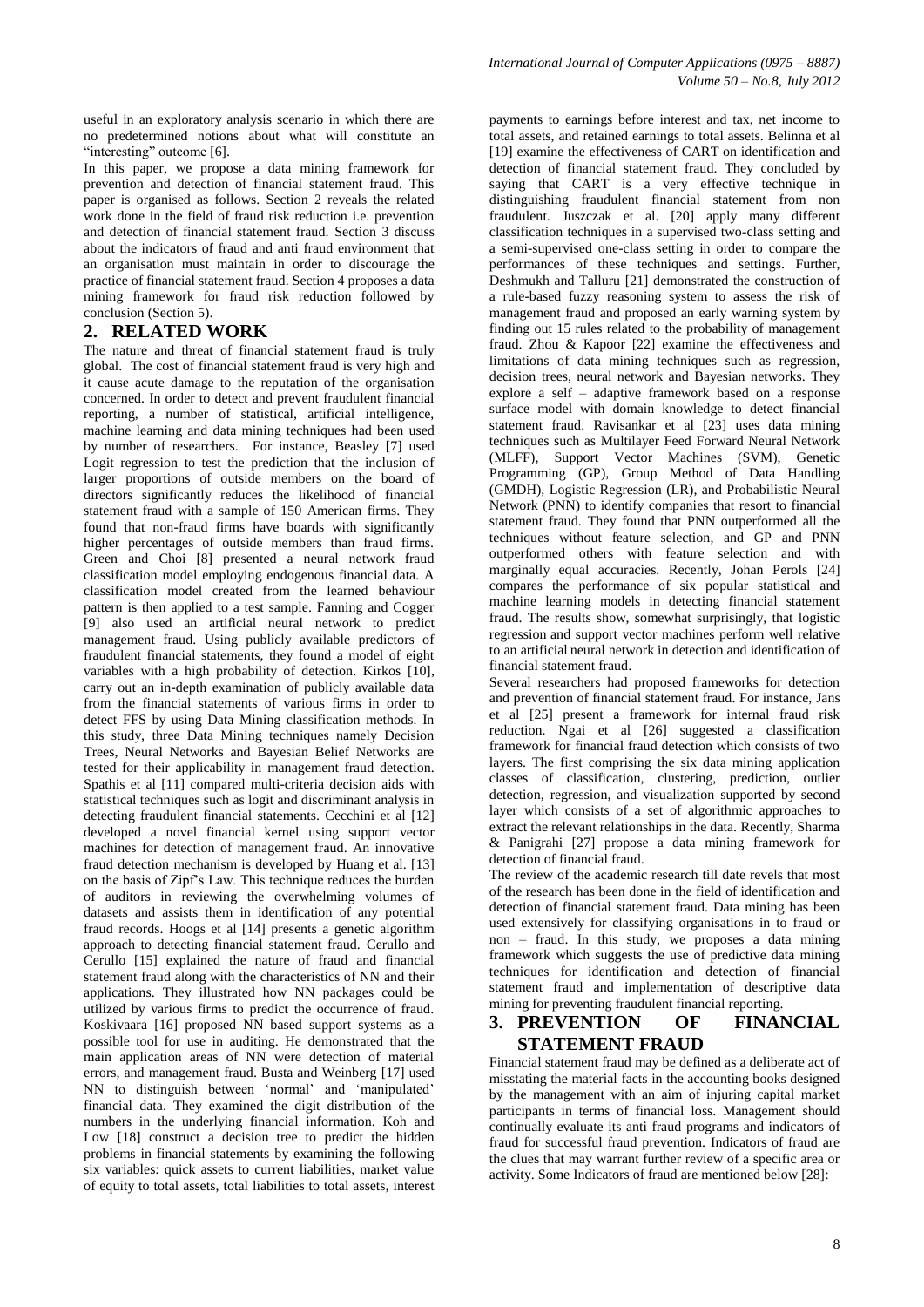- 1. No separation of duties
- 2. Lack of internal controls
- 3. High turnover of personnel
- 4. Unexplained entries or altered records
- 5. Unusually large amount of payment for cash
- 6. Inadequate or missing documentation
- 7. Non serial number transactions
- 8. Unauthorised transactions

The above stated occurrences are indicators of fraud which can often lead to opportunities to commit fraud. The incident of fraudulent financial reporting is possible by an employee / manager who have the adequate opportunity and sufficient motive to misstate the numbers in the books of accounts. In order to prevent financial statement fraud, management of an organisation should assess the above mentioned risk factors continuously. Every organisation should implement anti fraud controls for creating a work environment that values honesty and empower the fraud prevention program. Anti fraud environment will help the organisations in deterring and preventing fraudulent financial reporting. Anti fraud control includes the following [29]:

- 1. Establish an appropriate tone at the top.
- 2. Maintain an adequate and effective system of checks and balances
- 3. Develop effective corporate governance.
- 4. Ensure a responsible and accountable board of directors.
- 5. Hire an objective and independent auditing firm.
- 6. Establish an independent whistle blower system.
- 7. Maintain an independent and effective internal audit.

Tone at the top refers to the atmosphere that is created in the workplace by an organisations leadership. The theory is that management"s tone will trickle down through the organization. If management acts ethically and with integrity, it is more likely that others in the organization will do the same. In addition, the tone at the top also creates an expectation and reflects the organisation"s overall culture. To set the tone, managers need to follow four steps [30]:

- 1. Communicate the organisation"s ethical expectations.
- 2. Lead by example.
- 3. Provide a safe mechanism for reporting violations.
- 4. Reward integrity.

The tone at the top is about creating a fair work culture, an ethical atmosphere, a good working environment which means offering a safe and sound workplace, employing honest individuals and paying them competitive pay packages. The U.S. National Commission on Fraudulent Reporting (1987) highlighted that the tone at the top plays a crucial and influential role in creating an environment in which fraudulent financial reporting is ripe to take place [31]. However, if the management is appeared to be unconcerned about the ethical atmosphere at the top then individuals at the bottom line will be more prone to commit fraud and will create an entire culture of workplace fraud.

## **4. FRAMEWORK FOR FINANCIAL STATEMENT FRAUD RISK REDUCTION**

Aggressive or intimidating management style, poor supervision and inadequate segregation of duties are some of

the important indicators of weak control environment that may lead to fraudulent financial reporting. The detection of accounting fraud using traditional internal audit procedures is a difficult or impossible task [32]. In general, auditors have no or very little knowledge about the internal control environment of the organisation, thus incapable in preventing and detecting financial statement fraud. In most of cases of fraud, CEO's and other top level executives are found indulged in unlawful practice of fraud because they have enough trust and capability of deceiving auditors. The above mentioned limitations suggest that there is a need of some data mining model or framework for successful financial statement fraud risk reduction.

Data mining is known as gaining insights and identifying interesting patterns from the data stored in large databases in such a way that the patterns and insights are statistically reliable, previously unknown, and actionable [33]. Data mining is also define as ―a process that uses statistical, mathematical, artificial intelligence and machine learning techniques to extract and identify useful information and subsequently gaining knowledge from a large database [34]. The data mining techniques have the potential to solve the contradiction between effect and efficiency of fraud detection [35]. Auditing firms and procedures can never become certain about the objective of the management behind a fraudulent transaction. Concerning this reality, data mining as an analytical tool may assist the auditors in prevention and detection of financial statement fraud.

In view of the above, we propose a data mining framework not only for detection but also for prevention of financial statement fraud. The framework is presented as Fig 1. Framework starts with a very important stage of **Feature selection. Features** includes, financial ratios related to profitability, liquidity, safety and efficiency along with behavioural characteristics such as age of the company, size of the company on the basis of revenue and assets for prevention and detection of financial statement fraud. On the basis of the features mentioned above, we recommend 62 financial ratios / items (Table 1).

#### **Table 1: Features for prevention and detection of financial statement fraud**

| S.No.          | <b>Financial items / Ratios</b>             |
|----------------|---------------------------------------------|
| 1              | Debt                                        |
| 2.             | <b>Total</b> assets                         |
| 3              | Gross profit                                |
| $\overline{4}$ | Net profit                                  |
| 5              | Primary business income                     |
| 6              | Cash and deposits                           |
| 7              | Accounts receivable                         |
| 8              | Inventory/Primary business income           |
| 9              | Inventory/Total assets                      |
| 10             | Gross profit/Total assets                   |
| 11             | Net profit/Total assets                     |
| 12             | Current assets/Total assets                 |
| 13             | Net profit/Primary business income          |
| 14             | Accounts receivable/Primary business income |
| 15             | Primary business income/Total assets        |
| 16             | Current assets/Current liabilities          |
| 17             | Primary business income/Fixed assets        |
| 18             | Cash/Total assets                           |
| 19             | Inventory/Current liabilities               |
| 20             | Total debt/Total equity                     |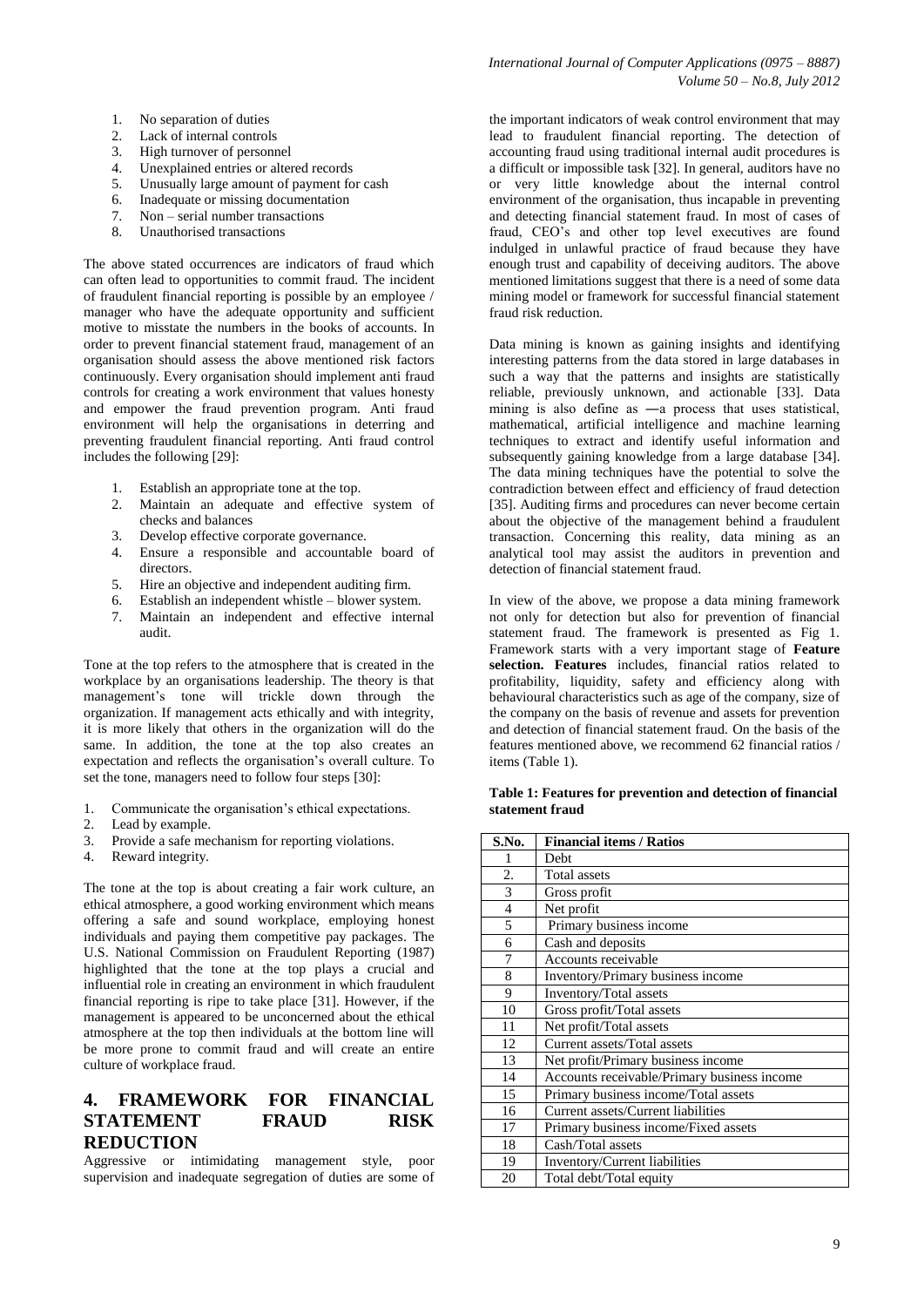| 21              | Long term debt/Total assets                             |
|-----------------|---------------------------------------------------------|
| 22              | Net profit/Gross profit                                 |
| 23              | Total debt/Total assets                                 |
| 24              | Total assets/Capital and reserves                       |
| $\overline{25}$ | Long term debt/Total capital and reserves               |
| $\overline{26}$ | Fixed assets/Total assets                               |
| 27              | Deposits and cash/Current assets                        |
| 28              | Capitals and reserves/Total debt                        |
| 29              | Accounts receivable/Total assets                        |
| 30              | Gross profit/Primary business profit                    |
| 31              | Undistributed profit/Net profit                         |
| 32              | Primary business profit/Primary business profit of      |
|                 | last year                                               |
| 33              | Primary<br>business<br>income/Last<br>year's<br>primary |
|                 | business income                                         |
| 34              | Account receivable /Accounts receivable of last year    |
| $\overline{35}$ | Total assets/Total assets of last year                  |
| 36              | Debit / Equity                                          |
| 37              | Accounts Receivable / Sales                             |
| 38              | Inventory / Sales                                       |
| 39              | Sales - Gross Margin                                    |
| 40              | Working Capital / Total Assets                          |
| 41              | Net Profit / Sales                                      |
| 42              | Sales / Total Assets                                    |
| 43              | Net income / Fixed Assets                               |
| 44              | Quick assets / Current Liabilities                      |
| 45              | Revenue /Total Assets                                   |
| 46              | Current Liabilities / Revenue                           |
| 47              | Total Liability / Revenue                               |
| 48              | <b>Sales Growth Ratio</b>                               |
| 49              | <b>EBIT</b>                                             |
| 50<br>51        | $Z - Score$                                             |
|                 | Retained Earnings / Total Assets                        |
| $\overline{52}$ | EBIT / Total Assets                                     |
| 53              | Total Liabilities / Total assets                        |
| 54              | Cash return on assets                                   |
| 55              | Interest expense / Total Liabilities                    |
| 56              | EBIT / sales                                            |
| 57              | Age of the company (Number of years since first         |
|                 | filing available from provider)                         |
| 58              | Change in cash scaled to total assets                   |
| 59              | Change in current assets scaled by current liabilities  |
| 60              | Change in total liabilities scaled by total assets      |
| 61              | Size of company on the basis of assets                  |
| 62              | Size of company on the basis of revenue                 |

During the second step of **Data Collection,** all the financial ratios of Table 1 should be collected from published financial statements namely balance sheet, income statement and cash flow statement. These financial statements may be obtained from various sources such as stock exchange, industry trade journals, newspapers, business periodicals and internet. Data about fraudulent history of the organisation may be collected by analysing Accounting and Auditing Enforcement Releases (AAER"s) issued by U.S. Security Exchange Commission.

Once the data collection is over, the dataset need to be made ready for mining by applying various techniques of data preprocessing as the next step. **Data preprocessing** is also coined as manipulation and enrichment of data by some authors [36]. Data preprocessing includes cleaning, integration and transformation of data. Generally data preprocessing includes appropriate treatment to the missing values, normalization of the input variables and resolving inconsistencies in the dataset.

Now, data is ready for mining, hence the next important module of this framework is selection of appropriate data mining technique. This step is the heart of this framework because at this stage we will decide about the suitable method for mining. Data mining methods can be broadly divided into two subgroups: Predictive and Descriptive techniques. Predictive data mining analyses the data in order to construct one or a set of models, and attempts to predict the behaviour of new data set whereas Descriptive data mining describes the dataset in a concise and summative manner and presents interesting general properties of data [37].

The objective of **predictive data mining** is to forecast the value of one attribute on the basis of values of other attributes. This capability of predictive data mining will be used for detection of financial statement fraud. One of the important methods of predictive data mining is classification. Classification is a two step process. During the first step, each organisation in the training sample is labelled as fraud or non fraud on the basis of class label attribute. This step of supervised learning results in a model which follows second step of classification in which learned model attempts to classify organisations from validation sample as fraudulent or non fraudulent. Hence, detection and identification of financial statement fraud can be considered as a classical problem of classification.

**Descriptive data mining** aims at finding correlations among number of attributes in large dataset. The objective of descriptive data mining is to describe the interesting properties of dataset in a summative and concise manner. Descriptive data mining is very easy to apply on unsupervised data. This nature suggests the use of descriptive data mining methods for prevention of financial statement fraud because unsupervised methods detect errors / mistakes, change in behaviour and outlier values instead of classifying organisations as fraud or non fraud. Association rule mining is one of the important methods of descriptive data mining. The process of generation of association rules is divided into two steps. In the first step, minimum support is applied to find frequent itemsets from the dataset. These frequent itemsets along with the constraint of minimum confidence are used for creating association rules in the second step.

The **rule engine** module of our framework mines the dataset for generating association rules. In the process of association rule generation rule engine first find the frequent itemset. These frequent itemsets are used for creating the association rules which satisfy the minimum support and minimum confidence.

The **rule monitor** module monitors financial ratios of each organisation and compare the values of the ratios with the values given in the association rules for indicating the anomaly. If value of the financial ratio is greater than the suspicious level, then rule monitor will raise an alarm regarding financial statement fraud.

Management fraud majorly includes three features namely opportunity, rationalisation and motive, which are supposed to be present in various forms in the organisations engaged in unlawful activity of fraudulent financial reporting [38]. These three characteristics are mentioned below.

Opportunity is a situation that provides a chance for an employee / manager to present a rosy picture of financial statement to the capital market participants. For instance, a top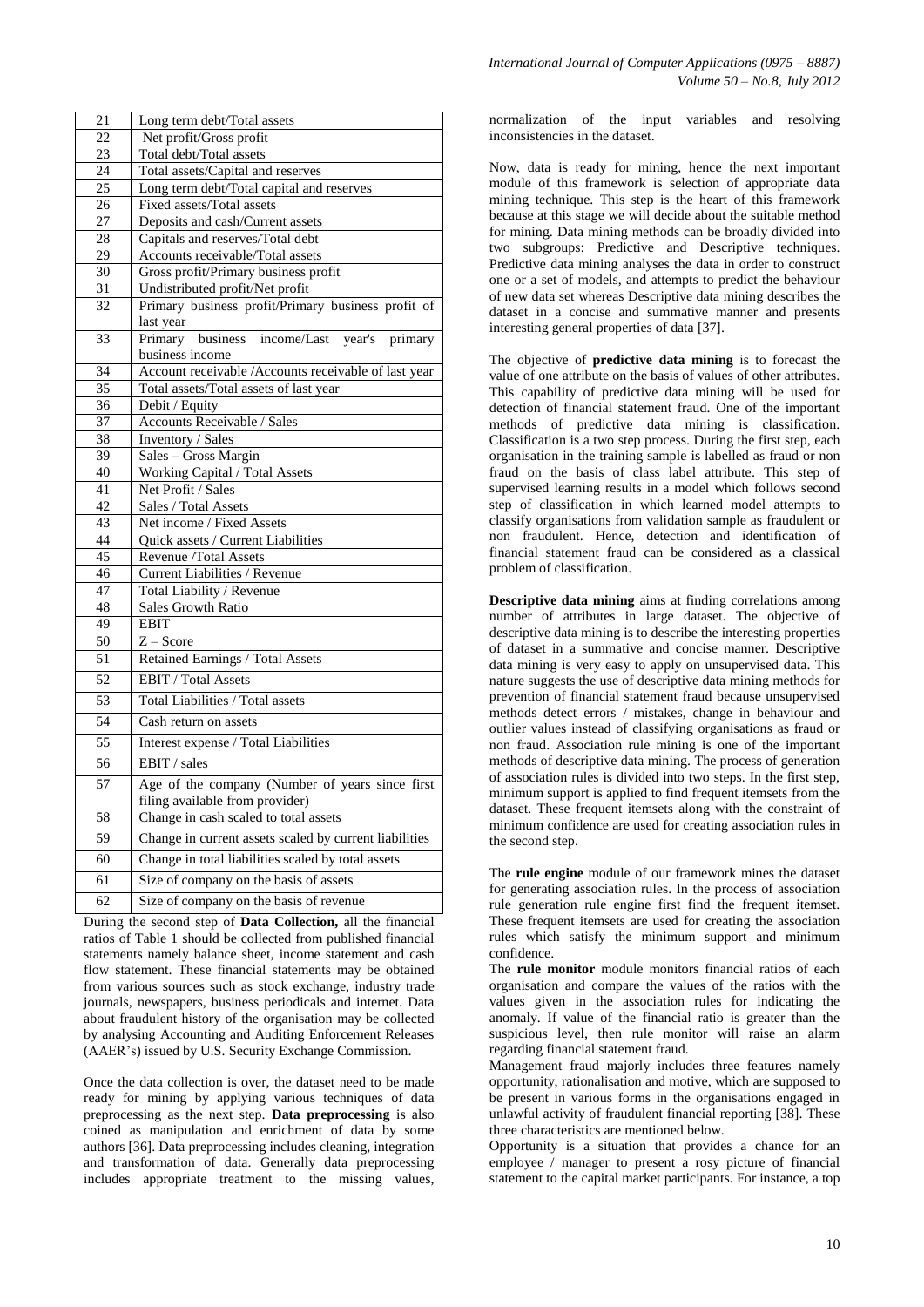level executive in a position of trust and who is familiar with the organisation"s accounting procedures, weakness and strengths of internal control has a significant opportunity to commit fraud. The opportunity that may lead to financial statement fraud generally provided through weak or nonexistent internal control, complex organizational structure, absence of proper audit committee and improper oversights by board of directors. Inadequate supervision and review and no segregation of duties are some of the examples of weak internal control.

Rationalisation is the ability of an individual to develop an explanation for his unethical activity. The perpetrators of financial statement fraud easily find a way to rationalise their actions and make it acceptable for them. Manager may rationalize their fraudulent behaviour by stating a reason that they are misstating the financial statements in favour of shareholders.

Motive (incentive) is a pressure that a manager may experience for deliberate misstatement of numbers in the accounting books. Pressure can be imposed on managers because of personal financial problems, unrealistic deadlines, idealistic performance goals and personal vices such as gambling, drugs etc.

According to Albrecht et al.'s "fraud scale", opportunity is an element of influence on fraud risk. Being able to select those cases where procedures are circumvented or mistakes are made, is an important contribution to taking away this opportunity and hence to prevent future fraud. The way in which this is dealt with, is up to the company [39]. Hence, prevention of financial statement fraud is primarily based on checking or taking away the opportunity to commit fraud and by avoiding the combination of opportunity, pressure and motive in an organisation.

Financial statement fraud occurs for number of reasons, which can be explained by three variables: conditions, capital structure and choice [40]. The financial statement fraud could be prevented by assuring that these three variables are not present in the organisation. Since, the pattern exhibited by a certain combination of two or more of these variable could provide enough opportunity, motivations and incentives for management to issue fraudulent financial reports. These three variables are explained below:

Condition refers to the motivation and pressure. The management of an organisation may exhibit certain financial pressures. Financial pressure includes pressure to meet

analysts" earnings estimate, decline in quantity and quality of earnings etc. Availability of such pressures acts as a motivation for the upper management of an organisation to misstate the financial statements.

Capital structure refers to the working environment created by the organisation. Capital structure means presence of effective corporate governance. Irresponsible and ineffective corporate governance could increase the chances of financial statement fraud. Aggressiveness, arrogance, cohesiveness, loyalty and blind trust are the attributes of corporate governance structure which are associated with financial statement fraud.

Choice is an option to be exercised by the management between the use of ethical business strategies and the use of illegal earnings management schemes for achieving the continuous enhancement in quantity and quality of earnings. Financial statement fraud could be just one of the choices opted by the management. Management of an organisation may choose to engage in fraudulent financial reporting because the probability of detection of fraud is perceived to be very low.

The management of an organisation may use financial statement fraud as a strategic tool in spite of creating a work environment that values honesty. Hence financial statement fraud could be prevented by considering the presence or absence of these variables.

Fundamental aspect of machine learning is evaluating the performance of the data mining techniques. Therefore, **Performance evaluation** is the final stage of this framework. This step will act as a yardstick for examining the performance and efficiency of data mining methods. A number of evaluation methods such as computational complexity or comprehensibility are available. Every data mining technique has one or the other metric for its performance evaluation. The most commonly used techniques of performance evaluation for classification methods are sensitivity, specificity and confusion matrix and for association rules are support, confidence, lift and conviction. This step is of utmost importance for selecting best suitable technique from a given set of data mining methods and for refining elements of input vector in the iterative process of machine learning. Therefore, result of this step will work as a feedback for the complete framework.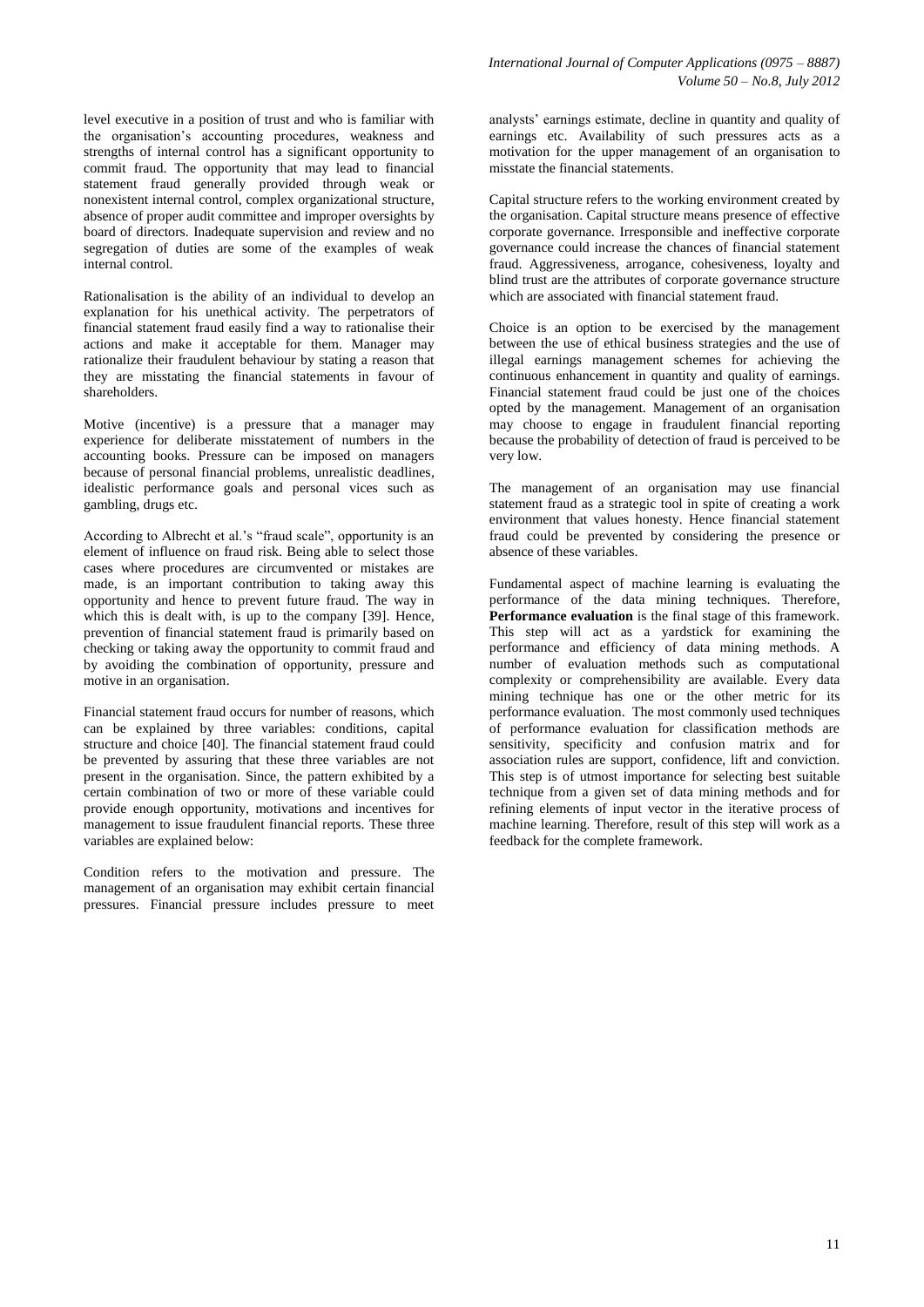

**Figure 1: A Framework for Financial Statement Fraud Risk Reduction**

#### **5. CONCLUSION**

The presence of unexpected deviations or outliers in the financial statement fraud is most likely the indicators of errors, but may also indicate unethical, illegal act of fraud. The perpetrators of financial statement fraud show signs of behavioural characteristics such as living beyond one"s means, high personnel turnover. Traditional auditing procedures will not be able to identify these factors and hence unable to prevent financial statement fraud at the first place. In view of the fact that victim organisations are unable to recover their losses, cost effective measures to prevent fraud are critical. The substantial cost of financial statement fraud and considerable threat to the economy of a country inspires us to deduce a data mining framework for prevention and detection of financial statement fraud.

In this conceptual paper, we reviewed the academic literature concerning prevention and detection of financial statement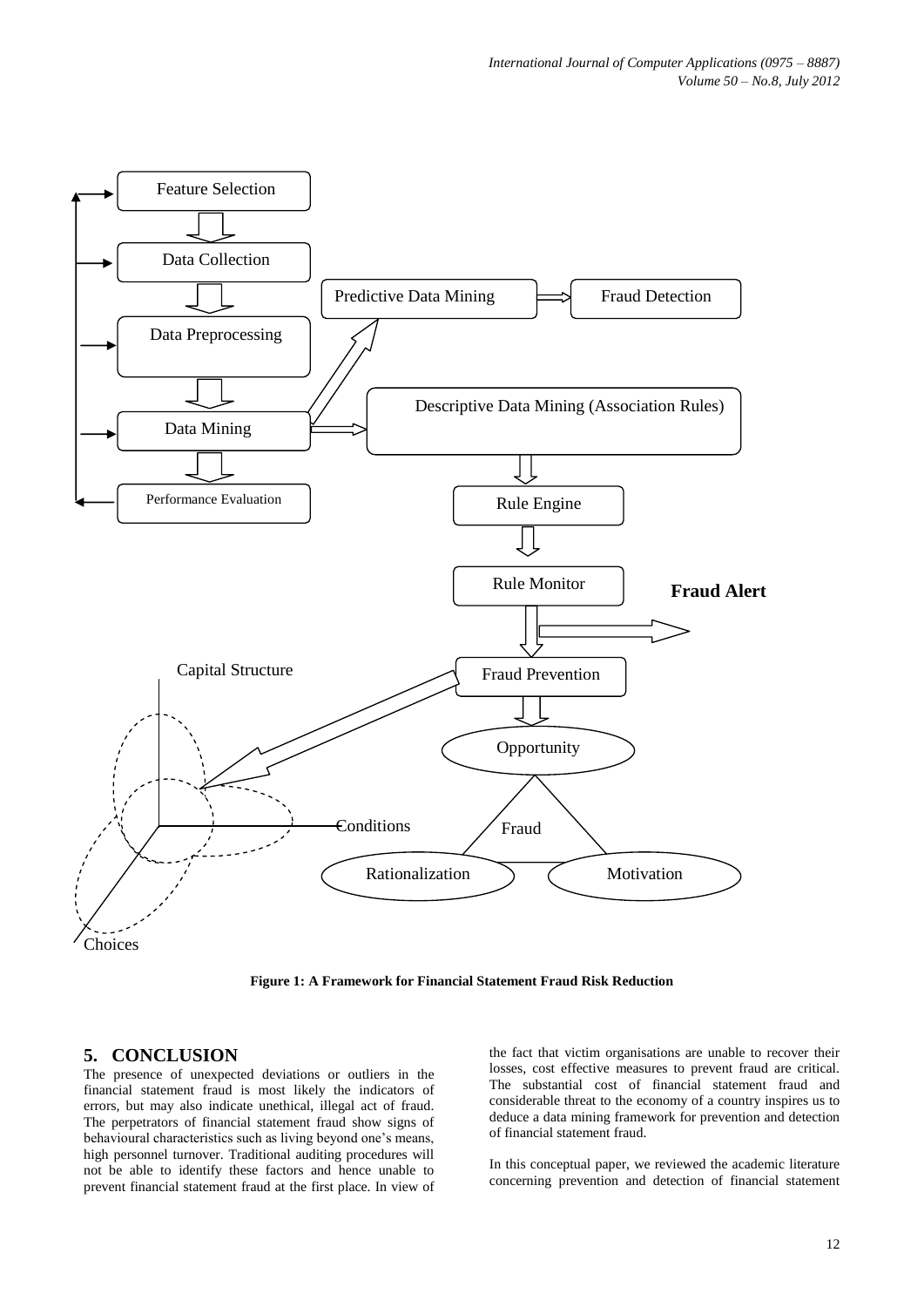fraud. We begin with analysing the indicators of financial statement fraud followed by necessity of anti fraud environment which should be maintained by every organisation in order to maintain a tone at the top. In order to prevent financial statement fraud, managers, employees and auditors should be educated on the usage of analytical tools such as data mining.

Considering the dire need of analytical tool for prevention and detection of financial statement fraud, we presented a data mining framework for financial statement fraud risk reduction. This framework has following major contributions. The core of this framework is data mining as it follows the traditional information flow of data mining. Our framework recommends the use of association rules, a descriptive data mining technique, for preventing fraudulent financial reporting along with the use of predictive data mining techniques such as classification for successful identification and detection of financial statement fraud. Rule engine module of our framework will generate interesting association rules, which will be used by rule monitor in order to raise an alarm regarding financial statement fraud. Hence, our framework is capable of preventing the fraudulent financial reporting at the first place and detection of fraud once prevention mechanism is failed.

#### **6. REFERENCES**

- [1]Atkins Matt, Accounting Fraud in US listed Chinese companies (September 2011). Available at: http://www.financierworldwide.com
- [2] Floyd Advisory LLC, Summary of Accounting and auditing enforcement releases for three months ended March 31, 2012.
- [3] ACFE, 2012 ACFE Report to the nations on ocupational fraud and abuse, *Technical report- Global fraud survey 2012*, 2012.
- [4] Bologna G. And Lindquist R. *Fraud Auditing and Forensic Accounting*. John Wiley & Sons, 1995
- [5] Chui, L., and B. Pike. 2011. Auditors' responsibility for fraud detection: New wine in old bottles? In *Proceedings of the American Accounting Association 2011 Annual Meeting*.Denver.
- [6] Kantardzi c M. (2002), *Data Mining: Concepts, Models, Methods, and Algorithms',* Wiley – IEEE Press.
- [7] Beasley, M. (1996). An empirical analysis of the relation between board of director composition and financial statement fraud. The Accounting Review, 71(4), 443– 466.
- [8] Green, B. P., & Choi, J. H. (1997). Assessing the risk of management fraud through neural-network technology. Auditing: A Journal of Practice and Theory, 16(1), 14– 28.
- [9] Fanning, K., & Cogger, K. (1998). Neural network detection of management fraud using published financial data. International Journal of Intelligent Systems in Accounting, Finance & Management, 7(1), 21–24.
- [10] Efstathios Kirkos, Charalambos Spathis & Yannis Manolopoulos (2007). Data mining techniques for the detection of fraudulent financial statements. Expert Systems with Applications 32 (23) (2007) 995–1003
- [11] C. Spathis, M. Doumpos, C. Zopounidis, Detecting falsified financial statements: a comparative study using multicriteria analysis and multivariate statistical techniques, European Accounting Review 11 (3) (2002) 509–535.
- [12] M. Cecchini, H. Aytug, G.J. Koehler, and P. Pathak. Detecting Management Fraud in Public Companies. http://warrington.ufl.edu/isom/docs/papers/DetectingMan agementFraudInPublicCompanies.pdf
- [13] S.-M. Huang, D.C. Yen, L.-W. Yang, J.-S. Hua, An investigation of Zipf's Law for fraud detection, Decision Support Systems 46 (1) (2008) 70–83.
- [14] Hoogs Bethany, Thomas Kiehl, Christina Lacomb and Deniz Senturk (2007). A Genetic Algorithm Approach to Detecting Temporal Patterns Indicative Of Financial Statement Fraud, Intelligent systems in accounting finance and management  $2007$ ; 15: 41 – 56, John Wiley & Sons, USA, available at: www.interscience.wiley.com
- [15] M.J. Cerullo, V. Cerullo, Using neural networks to predict financial reporting fraud: Part 1, Computer Fraud & Security 5 (1999) 14–17.
- [16] E. Koskivaara, Artificial neural networks in auditing: state of the art, The ICFAI Journal of Audit Practice 1 (4) (2004) 12–33.
- [17] B. Busta, R. Weinberg, Using Benford's law and neural networks as a review procedure, Managerial Auditing Journal 13 (6) (1998) 356–366.
- [18] H.C. Koh, C.K. Low, Going concern prediction using data mining techniques, Managerial Auditing Journal 19 (3) (2004) 462–476.
- [19] Belinna Bai, Jerome yen, Xiaoguang Yang, False Financial Statements: Characteristics of china listed companies and CART Detection Approach, International Journal of Information Technology and Decision Making , Vol. 7, No. 2(2008), 339 - 359
- [20] Juszczak, P., Adams, N.M., Hand, D.J., Whitrow, C., & Weston, D.J. (2008). Off-the-peg and bespoke classifiers for fraud detection‖, Computational Statistics and Data Analysis, vol. 52 (9): 4521-4532
- [21] A. Deshmukh, L. Talluru, A rule-based fuzzy reasoning system for assessing the risk of management fraud, International Journal of Intelligent Systems in Accounting, Finance & Management 7 (4) (1998) 223– 241.
- [22] Wei Zhou, G. Kappor, Detecting evolutionary financial statement fraud, Decision Support Systems 50 (2011)  $570 - 575.$
- [23] P.Ravisankar, V. Ravi, G.Raghava Rao, I., Bose, Detection of financial statement fraud and feature selection using data mining techniques, Decision Support Systems, 50(2011) 491 - 500
- [24] Johan Perols, Financial Statement Fraud Detection: An Analysis of Statistical and Machine Learning Algorithms, A Journal of Practice & Theory 30 (2), 19 (2011), pp. 19-50
- [25] Mieke Jans, Nadine Lybaert & Koen Vanhoof. A Framework for Internal Fraud Risk reduction, an IT integrating business process: The IFR2 framework. The